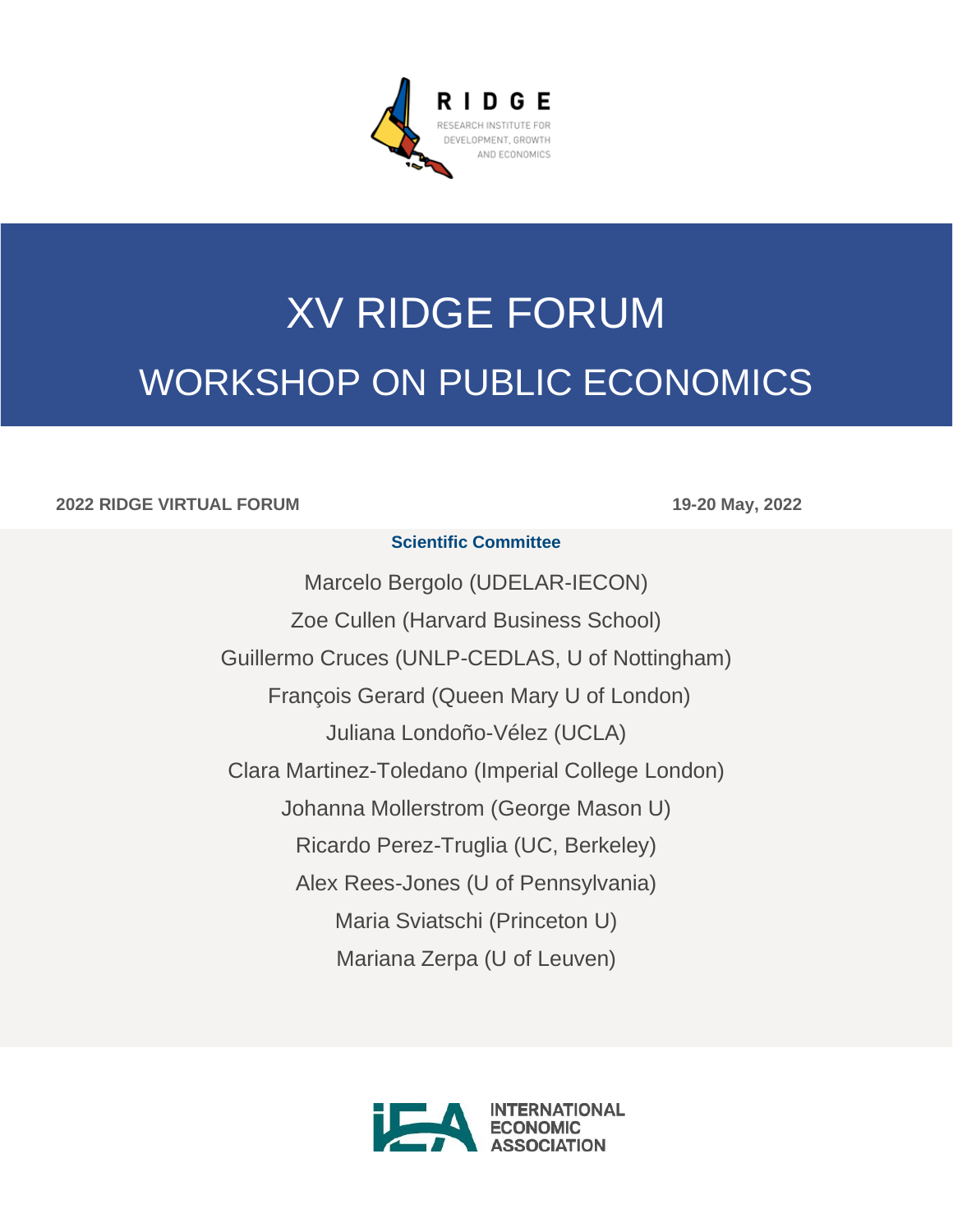# **Call for papers for the Workshop on Public Economics**

The Research Institute for Development, Growth and Economics (RIDGE) is pleased to announce a call for papers for the Workshop on Public Economics to be held virtual by Zoom on 19-20 May, 2022.

## **The deadline for submission is 15 March, 2022.**

The focus of the 2022 Public Economics workshop will be on (but not restricted to):

- Taxation and Redistributive Systems
- Optimal Taxation
- Tax Evasion
- Welfare Economics and Normative Economics
- Social Security, Social Insurance and Health Economics
- Development Economics and Policies
- Behavioral Economics and Policies
- Group Disparities and Policies
- Labor Market Analysis/Policies
- Education and Policies
- Local Public Economics

The 2022 workshop will take place within the framework of the 2022 RIDGE Virtual Forum along with the following workshops:

LACEA Inequality & Poverty, 16 May

LACEA BRAIN, 17-18 May

LACEA Labor, 23-24 May

LACEA Impact Evaluation Network, 24-25 May

LACEA-EHN Workshop on Historical Development, 25 May

LACEA Political Economy, 26-27 May

LACEA's Health Economics Network, 1-2 Jun

WELAC (LACEA) Gender Inequality, 3 Jun